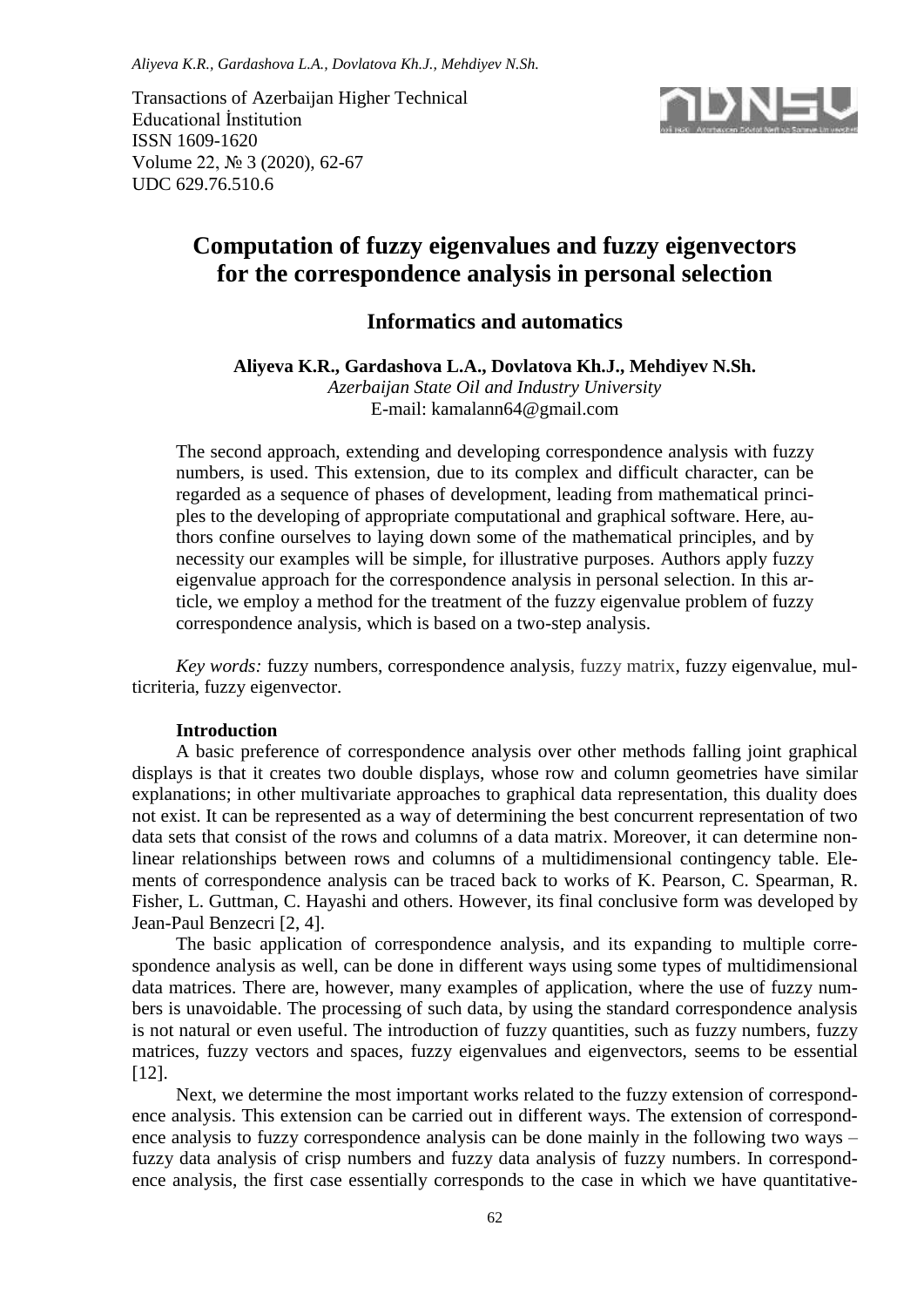continuous variables, and we wish to convert them into qualitative-discrete ones. This can be done by using either crisp or fuzzy partitions called fuzzy coding [6, 13]. Fuzzy coding can be employed to recode continuous data into ordered fuzzy categories. In the second approach we may consider contingency tables with fuzzy numbers. In this case we have to develop a special algebra in order to do the relative analysis which pertains to correspondence analysis [10]. The authors [3, 5, 8, 9, 13] follow mainly the first approach by using multiple correspondence analysis.

In this article, we are going to follow the second approach, expanding and developing correspondence analysis with fuzzy numbers. This extension, due to its complex and difficult nature, can be viewed as a series of stages of development, leading from mathematical foundations to the development of relevant computational and graphical software. Here, we shall restrict ourselves to laying down some of the mathematical foundations, and by necessity our examples will be simple, for illustrative goals.

**Definition 1.** Let a two-way  $(n \times p)$  contingency table *K*, where its elements  $(k_i^j)$  are nonnegative fuzzy numbers (some could be ordinary real numbers). Following the known procedure of standard CA (transformation of initial fuzzy matrix *K* in the fuzzy matrix of profile-rows *X*, and calculation of the fuzzy matrices *D* and *Q*), but using the fuzzy arithmetical operations, the problem is reduced finally to finding the eigenvalues, eigenvectors of the fuzzy matrix,

$$
\underset{p,p}{S} = X^T \otimes D \otimes X \otimes Q \tag{1}
$$

This fuzzy extension of CA (Fuzzy Correspondence Analysis – FCA), algebraically leads to the study of the fuzzy eigenvalue problem for the fuzzy matrix *S* of FCA, which is to solve the fuzzy equation:

$$
f_{\rm{max}}
$$

$$
S \otimes u = \lambda \otimes u \;, \tag{2}
$$

where

$$
S_{p,p} = X^T \otimes D \otimes X \otimes Q = (s_i^j), \quad (i, j = 1, \dots, p).
$$
 (3)

A fuzzy eigenvalue  $\lambda$ , of a square fuzzy matrix A is defined generally as a fuzzy number, [4, 7]. Solution of the fuzzy characteristic equation  $A \otimes u = \lambda \otimes u$ , where *u* is the corresponding fuzzy eigenvector, a non-zero fuzzy vector with fuzzy numbers as coordinates [1, 8].

**Definition 2.** The fuzzy eigenvalues of *S* are the fuzzy numbers  $\lambda$ , which are solutions of the fuzzy equation  $S \otimes u = \lambda \otimes u$ , where  $S = (s_i^j)$ ,  $u^T = (u_1, ..., u_p), 1 \le i, j \le p$ , and the  $s_i^j$  and  $u_i$  are fuzzy numbers. The fuzzy equation (2) according to the fuzzy arithmetic, is reduced to:

$$
(s_i^1 \otimes u_1) \oplus \dots \oplus (s_i^p \otimes u_p) = \lambda \otimes u_i
$$
 (4)

or using the Decomposition Theorem:

ion Theorem:  
\n
$$
\left(\sum_{a\in[0,1]} aS^a\right) \otimes \left(\sum_{a\in[0,1]} a u^a\right) = \left(\sum_{a\in[0,1]} a\lambda^a\right) \otimes \left(\sum_{a\in[0,1]} a u^a\right)
$$
\n(5)

Thus, the algebraic foundation of FCA leads to the fuzzy eigenvalue problem [11]. **Definition 3.** Taking the α-cuts of fuzzy equation we have an interval equation:<br>  $(S \otimes u)^a = (\lambda \otimes u)^a \Leftrightarrow S^a \otimes u^a = \lambda^a \otimes u^a, \quad a \in [0,1]$  (6)

$$
(S \otimes u)^a = (\lambda \otimes u)^a \Leftrightarrow S^a \otimes u^a = \lambda^a \otimes u^a, \quad a \in [0,1]
$$
 (6)

More specifically for the fuzzy matrix  $S = (s_i^j)$  each  $\alpha$  -cut  $S^a = (s_i^j)^a$   $\alpha$  is interval matrix, i.e. its elements are ordinary closed intervals. That is,

$$
S^{a} = (s_{i}^{j})^{a} = [(s_{i}^{j})_{i}^{a}, (s_{i}^{j})_{r}^{a}] = [S_{i}^{a}, S_{r}^{a}],
$$
\n(7)

where the ordinary matrices  $S_i^a = (s_i^j)_i^a$  and  $S_i^a = (s_i^j)_i^a$  are the left and right boundary respectively, of the  $\alpha$ -cut. Similarly,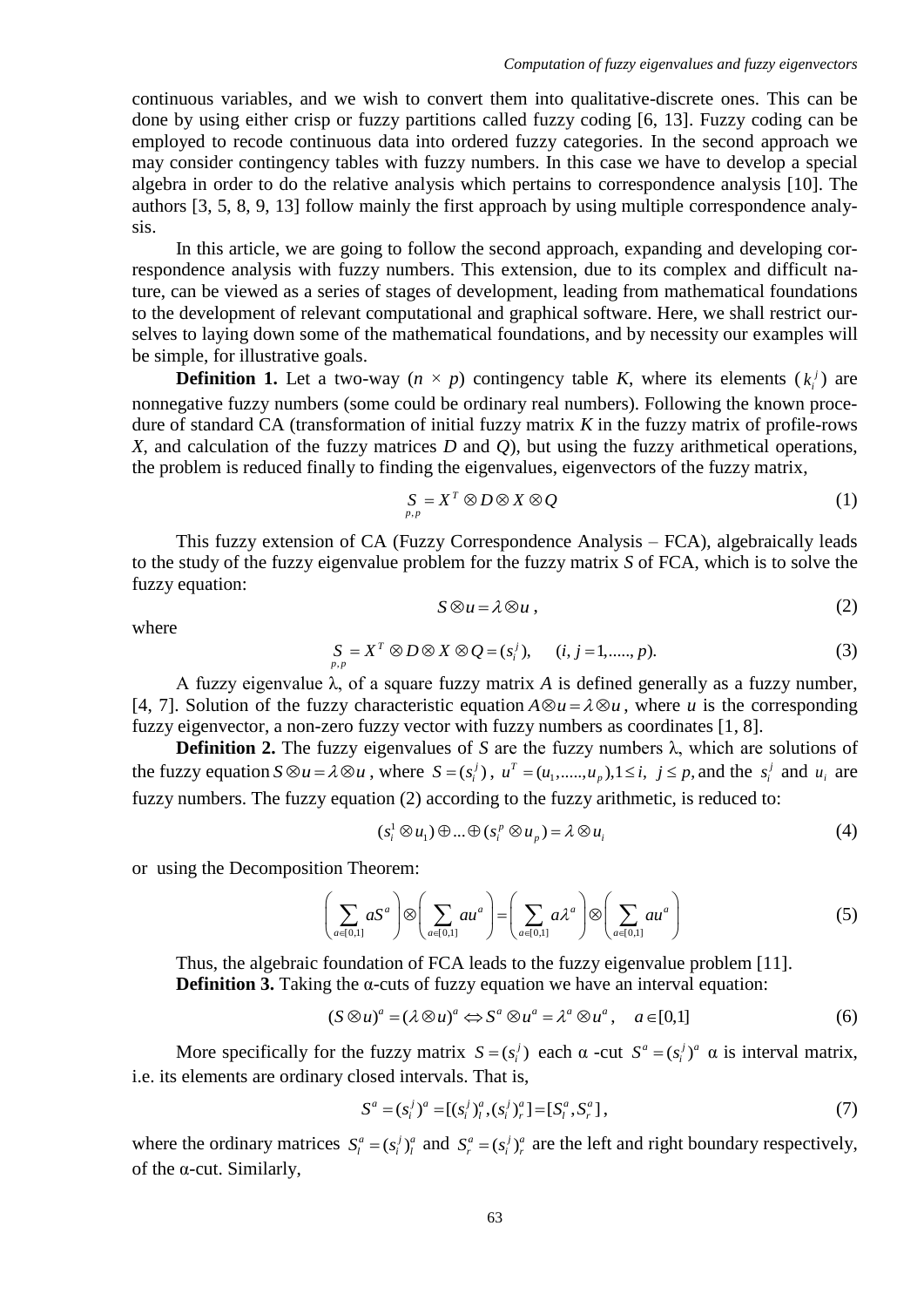*Aliyeva K.R., Gardashova L.A., Dovlatova Kh.J., Mehdiyev N.Sh.*

$$
\lambda^{a} = [\lambda_{l}^{a}, \lambda_{r}^{a}] \text{ and } u^{a} = [u_{l}^{a}, u_{r}^{a}] = [(u_{i})_{l}^{a}, (u_{i})_{r}^{a}]
$$
\n(8)

quivalent with  
\n
$$
S^a \otimes u^a = \lambda^a \otimes u^a \iff [S_i^a, S_i^a] \otimes [u_i^a, u_r^a] = [\lambda_i^a, u_r^a] \otimes [u_i^a, u_r^a]
$$

Thus (13) is equivalent with  
\n
$$
S^{a} \otimes u^{a} = \lambda^{a} \otimes u^{a} \Leftrightarrow [S_{l}^{a}, S_{r}^{a}] \otimes [u_{l}^{a}, u_{r}^{a}] = [\lambda_{l}^{a}, u_{r}^{a}] \otimes [u_{l}^{a}, u_{r}^{a}]
$$
\n
$$
\left[\begin{matrix}\n[(s_{1}^{1})_{l}^{a}, (s_{1}^{1})_{r}^{a}]\dots[(s_{1}^{j})_{l}^{a}, (s_{1}^{j})_{r}^{a}]\dots[(s_{1}^{p})_{l}^{a}, (s_{1}^{p})_{r}^{a}]\dots[(s_{1}^{p})_{l}^{a}, (s_{1}^{p})_{r}^{a}]\n\end{matrix}\right] \left[\begin{matrix}\n[(u_{1})_{l}^{a}, (u_{1})_{r}^{a}]\n\end{matrix}\right] \left[\begin{matrix}\n[(u_{1})_{l}^{a}, (u_{1})_{r}^{a}]\n\end{matrix}\right] \left[\begin{matrix}\n[(u_{1})_{l}^{a}, (u_{1})_{r}^{a}]\n\end{matrix}\right] \left[\begin{matrix}\n[(u_{1})_{l}^{a}, (u_{1})_{r}^{a}]\n\end{matrix}\right] \left[\begin{matrix}\n[(u_{1})_{l}^{a}, (u_{1})_{r}^{a}]\n\end{matrix}\right] \left[\begin{matrix}\n[(u_{1})_{l}^{a}, (u_{1})_{r}^{a}]\n\end{matrix}\right] \left[\begin{matrix}\n[(u_{1})_{l}^{a}, (u_{1})_{r}^{a}]\n\end{matrix}\right] \left[\begin{matrix}\n[(u_{1})_{l}^{a}, (u_{1})_{r}^{a}]\n\end{matrix}\right] \left[\begin{matrix}\n[(u_{1})_{l}^{a}, (u_{1})_{r}^{a}]\n\end{matrix}\right] \left[\begin{matrix}\n[(u_{1})_{l}^{a}, (u_{1})_{r}^{a}]\n\end{matrix}\right] \left[\begin{matrix}\n[(u_{1})_{l}^{a}, (u_{1})_{r}^{a}]\n\end{matrix}\right] \left[\begin{matrix}\n[(u_{1})_{l}^{a}, (u_{1})_{r}^{a}]\n\end{matrix}\right] \left[\begin{matrix}\n[(u_{1})_{l}^{a}, (u_{1})_{r}^{a}]\n\end{matrix}\right] \
$$

**Definition 4.** According to the two-steps method, first we calculate the interval matrix,

$$
\begin{aligned}\n\text{nition 4. According to the two-steps method, first we calculate the interval matrix,} \\
S^a &= (s_i^j)^a = [(s_i^j)_i^a, (s_i^j)_r^a] = [S_i^a, S_i^a] = (1 - v)S_i^a + vS_r^a, \qquad v \in [0,1]\n\end{aligned}\n\tag{10}
$$

**Definition 4.** According to the two-steps method, first we calculate the interval matrix,  
\n
$$
S^{a} = (s_{i}^{j})^{a} = [(s_{i}^{j})_{i}^{a}, (s_{i}^{j})_{r}^{a}] = [S_{i}^{a}, S_{i}^{a}] = (1 - v)S_{i}^{a} + vS_{r}^{a}, \qquad v \in [0,1]
$$
\n
$$
S^{a} = [S_{i}^{a}, S_{r}^{a}] = [(s_{i}^{j})_{i}^{a}, (s_{i}^{j})_{r}^{a}] = [l_{i}^{j} + a(c_{i}^{j} - l_{i}^{j}), r_{i}^{j} - a(r_{i}^{j} - c_{i}^{j})] = [l_{i}^{j} + aC_{i}^{j}, r_{i}^{j} - aR_{i}^{j}] \qquad (11)
$$

In the second step, we find the ordinary square matrices,

we find the ordinary square matrices,  
\n
$$
S_{l}^{a} = (s_{i}^{j})_{l}^{a} = \begin{pmatrix} l_{1}^{1} + C_{1}^{1}a \ \dots \ l_{1}^{p} + C_{1}^{p}a \\ \vdots \ \vdots \ \vdots \ \vdots \ \vdots \\ l_{p}^{1} + C_{p}^{1}a \ \dots \ l_{p}^{p} + C_{p}^{p}a \end{pmatrix},
$$
\n(12)

and

$$
S_r^a = (s_i^j)_r^a = \begin{pmatrix} r_1^1 - R_1^1 a & \dots & r_1^p - R_1^p a \\ \vdots & \ddots & \vdots \\ r_p^1 - R_p^1 a & \dots & r_p^p - R_p^p a \end{pmatrix},
$$
 (13)

where  $C_i^j = (c_i^j - l_i^j) \ge 0$  and  $R_i^j = (r_i^j - c_i^j) \ge 0$ , (for all *i*, *j*).

In ordinary correspondence analysis, the crisp matrix  $S = X^T D X Q$  has eigenvalues  $\lambda_s \in [0, 1]$ 1], with max  $\{\lambda_s\} = \lambda_1 = 1$ . Therefore in FCA, the crisp matrices<br>  $S_i^a = (s_i^j)_i^a = (X^T \otimes D \otimes X \otimes Q)_i^a = (X^T)_i^a D_i^a X_i^a Q_i^a$  (14)

$$
S_l^a = (s_i^j)_l^a = (X^T \otimes D \otimes X \otimes Q)_l^a = (X^T)_l^a D_l^a X_l^a Q_l^a \tag{14}
$$

and

and  
\n
$$
S_r^a = (s_i^j)_r^a = (X^T \otimes D \otimes X \otimes Q)_r^a = (X^T)_r^a D_r^a X_r^a Q_r^a
$$
\n(15)

are constructed under the same conditions as in ordinary CA, they have entries functions of a  $∈$ [0, 1], and thus will have also crisp eigenvalues functions of *a*,  $(\lambda_s)_i^a$  and  $(\lambda_s)_i^a$ , respectively.

#### **Statement of the problem**

The proposed method of the fuzzy AHP was applied for the personal selection problem, which is a multi-criteria decision making (MCDM) problem since it contains different and conflicting criteria. Suppose that an MCDM problem involves 4 criteria  $- C_1$ ,  $C_2$ ,  $C_3$ ,  $C_4$  and 4 alternatives.  $C_1$  – Relevant experience;  $C_2$  – Education;  $C_3$  – Technical skills;  $C_4$  – Relocation (Table).

|                | U             | $\mathcal{C}_2$ | $\mathsf{C}^3$ | $\mathit{C}_4$ |
|----------------|---------------|-----------------|----------------|----------------|
| $\mathsf{C}_1$ | (1:1:1)       | (6;7,8)         | (2:3:4)        | (4:5:6)        |
| C <sub>2</sub> | (1/8;1/7;1/6) | (1;1;1)         | (1/6;1/5;1/4)  | (1/4;1/3;1/2)  |
| $C_3$          | (1/4;1/3;1/2) | (4:5:6)         | (1;1;1)        | (2;3;4)        |
| C <sub>4</sub> | (1/6;1/5;1/4) | (2;3;4)         | (1/4;1/3;1/2)  | (1;1;1)        |

Table. Linguistic performance rating of fuzzy numbers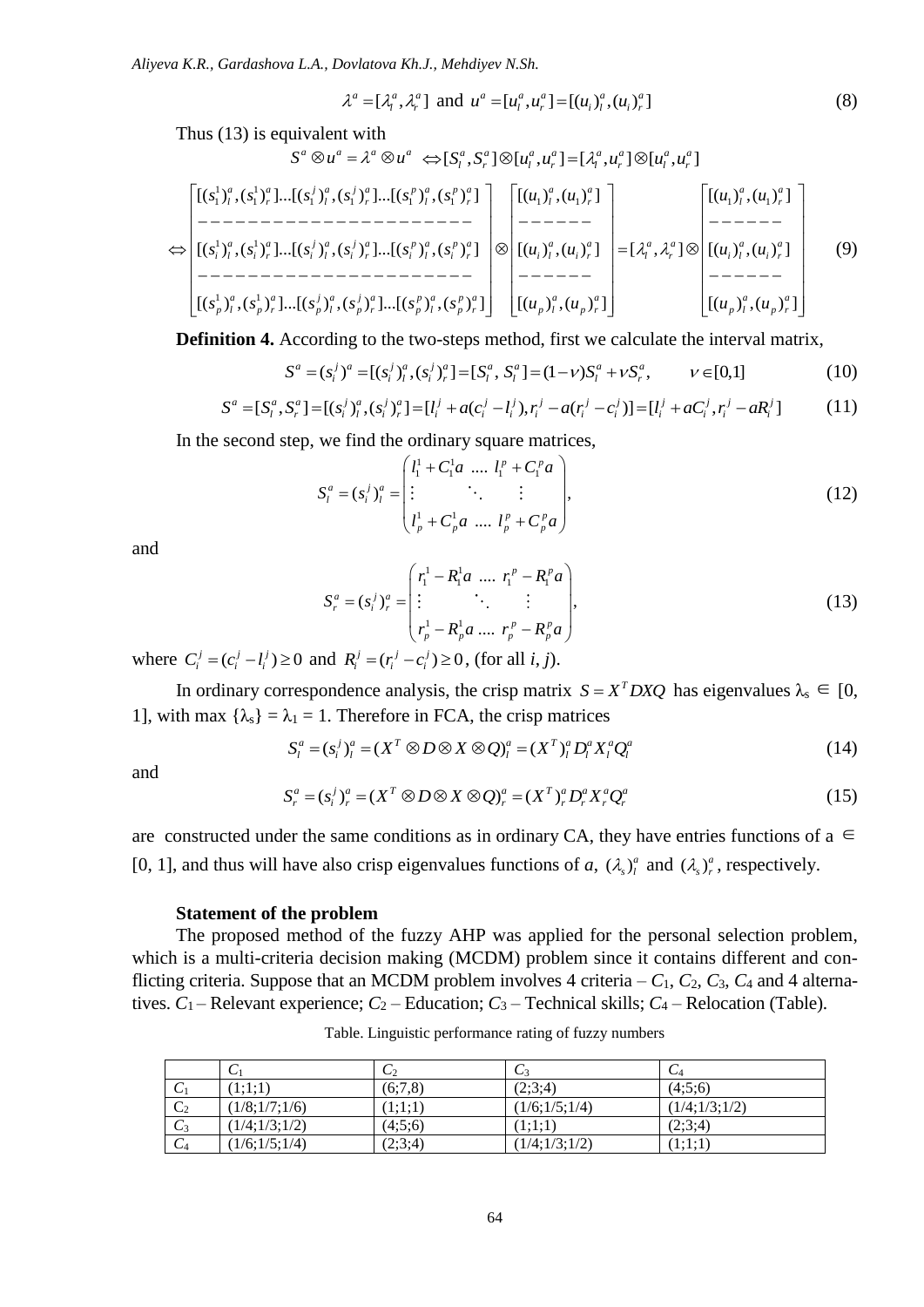When the elements compared are expressed in the same units of measurement and we use a suitably precise measuring tool, then pairwise comparison is unnecessary. The answer to the question of how much more important one element is than the others is given simply by the combination of the measurements of all the elements. It is worth investigating the properties of the comparison matrix in the case of precise measurements.

## **Solution of the problem**

Let us now take the initial contingency table *K* of FCA, to be precisely as follows:

the problem  
ke the initial contingency table K of FCA, to be precisely as follow  

$$
S^a = [S_i^a, S_r^a] = [(s_i^j)_i^a, (s_i^j)_r^a] = [l_i^j + a(c_i^j - l_i^j), r_i^j - a(r_i^j - c_i^j)]
$$

For some values of  $a \in [0, 1]$ , we give: For the left side

| side |  |                                                                                                                                           |             |                                                                                                                                                                              |  |       |  |  |
|------|--|-------------------------------------------------------------------------------------------------------------------------------------------|-------------|------------------------------------------------------------------------------------------------------------------------------------------------------------------------------|--|-------|--|--|
|      |  |                                                                                                                                           | $6+a$ $2+a$ |                                                                                                                                                                              |  | $4+a$ |  |  |
|      |  |                                                                                                                                           |             |                                                                                                                                                                              |  |       |  |  |
|      |  |                                                                                                                                           |             |                                                                                                                                                                              |  |       |  |  |
|      |  |                                                                                                                                           |             | $S_i^a = \begin{vmatrix} 1 & 6+a & 2+a & 4+a \\ 0.015a+0.125 & 1 & 0.17+0.03a & 0.25+0.08a \\ 0.25+0.08a & 4+a & 1 & 2+a \\ 0.17+0.03a & 2+a & 0.25+0.08a & 1 \end{vmatrix}$ |  |       |  |  |
|      |  | If $a=0$ then $S_l^0 = \begin{bmatrix} 1 & 6 & 2 & 4 \\ 0.125 & 1 & 0.17 & 0.25 \\ 0.25 & 4 & 1 & 2 \\ 0.17 & 2 & 0.25 & 1 \end{bmatrix}$ |             |                                                                                                                                                                              |  |       |  |  |
|      |  |                                                                                                                                           |             |                                                                                                                                                                              |  |       |  |  |
|      |  |                                                                                                                                           |             |                                                                                                                                                                              |  |       |  |  |
|      |  |                                                                                                                                           |             |                                                                                                                                                                              |  |       |  |  |
|      |  |                                                                                                                                           |             |                                                                                                                                                                              |  |       |  |  |
|      |  | If $a=1$ then $S_i^1 = \begin{bmatrix} 1 & 7 & 3 & 5 \\ 0.14 & 1 & 0.2 & 0.33 \\ 0.33 & 5 & 1 & 3 \\ 0.2 & 3 & 0.33 & 1 \end{bmatrix}$    |             |                                                                                                                                                                              |  |       |  |  |
|      |  |                                                                                                                                           |             |                                                                                                                                                                              |  |       |  |  |
|      |  |                                                                                                                                           |             |                                                                                                                                                                              |  |       |  |  |
|      |  |                                                                                                                                           |             |                                                                                                                                                                              |  |       |  |  |
|      |  |                                                                                                                                           |             |                                                                                                                                                                              |  |       |  |  |

For the right side

At side

\n
$$
S_r^a = \begin{bmatrix} 1 & 8-a & 4-a & 6-a \\ 0.17-0.03a & 1 & 0.25-0.05a & 0.5-0.17a \\ 0.5-0.17a & 6-a & 1 & 4-a \\ 0.25-0.05a & 4-a & 0.5-0.17a & 1 \end{bmatrix}
$$

If 
$$
a = 0
$$
 then  $S_r^0 = \begin{bmatrix} 1 & 8 & 4 & 6 \ 0.17 & 1 & 0.25 & 0.5 \ 0.5 & 6 & 1 & 4 \ 0.25 & 4 & 0.5 & 1 \end{bmatrix}$ 

If 
$$
a = 1
$$
 then  $S_r^1 = \begin{bmatrix} 1 & 7 & 3 & 5 \\ 0.14 & 1 & 0.2 & 0.33 \\ 0.33 & 5 & 1 & 3 \\ 0.2 & 3 & 0.33 & 1 \end{bmatrix}$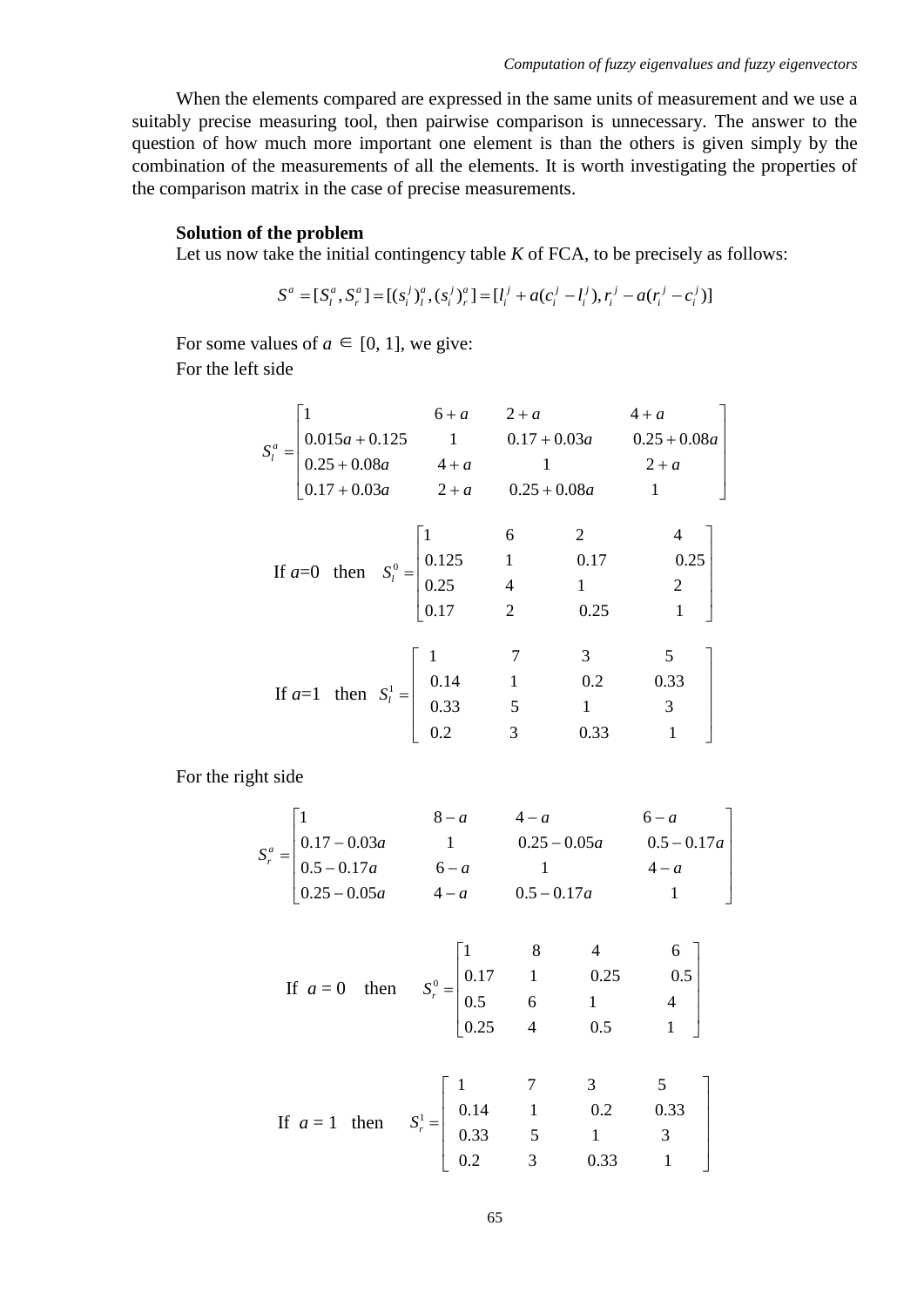From the ordinary matrix *S*, we take its ordinary fuzzy eigenvalues and results are obtained from MATLAB eigenvalues are below:

For the left side

$$
\begin{aligned}\n(\lambda_1)_l^0 &= 3.389 \\
(\lambda_2)_l^0 &= 0.157 \\
(\lambda_3)_l^0 &= 0.1576\n\end{aligned};\n\qquad\n\begin{aligned}\n(u_1)_l^0 &= \begin{bmatrix} 0.889 \\ 0.095 \\ 0.407 \\ 0.185 \end{bmatrix}\n\end{aligned}\n\qquad\n\begin{aligned}\n(\lambda_1)_l^1 &= 4.1042 \\
(\lambda_2)_l^1 &= 0.0027 \\
(\lambda_3)_l^1 &= 0.0027 \\
(\lambda_3)_l^1 &= 0.0027\n\end{aligned};\n\qquad\n\begin{aligned}\n(u_1)_l^1 &= \begin{bmatrix} 0.889 \\ 0.086 \\ 0.411 \\ 0.184 \end{bmatrix}\n\end{aligned}
$$

For the right side

$$
\begin{aligned}\n(\lambda_1)_r^0 &= 5.0535 \\
(\lambda_2)_r^0 &= 0.2176 \\
(\lambda_3)_r^0 &= 0.2176\n\end{aligned};\n\quad\n\begin{aligned}\n(u_1)_r^0 &= \begin{bmatrix} 0.879 \\ 0.087 \\ 0.427 \\ 0.193 \end{bmatrix} \\
(\lambda_1)_r^1 &= 0.0027 \\
(\lambda_2)_r^1 &= 0.0027 \\
(\lambda_3)_r^1 &= 0.0027\n\end{aligned};\n\quad\n\begin{aligned}\n(u_1)_r^1 &= \begin{bmatrix} 0.889 \\ 0.086 \\ 0.411 \\ 0.184 \end{bmatrix} \\
(\lambda_4)_r^0 &= 0.6183\n\end{aligned}
$$

Finally, it should notice that: finding the (fuzzy) eigenvalues is generally the most basic and main element in order to apply and utilize the methods of Factor Analysis. However, a complete fuzzification of the Correspondence Analysis as a mainly geometrical method, it require in addition of course a suitable geometrical fuzzy representation.

## **Conclusion**

In this article we represent that: for a two-way  $(n \times p)$  fuzzy contingency table or fuzzy matrix with nonnegative TFN entries, the associated fuzzy correspondence analysis - fuzzy matrix *S* has TFN fuzzy eigenvalues. The procedure of the presented method is obviously easy to implement on the computer, finding, thus, the TFN-fuzzy eigenvalues of FCA. However on the contrary they do not exist always corresponding fuzzy eigenvectors, except for some simple case, as for  $p = 2$ . Therefore, for this fuzzy eigenvector problem of FCA, we must look for various other suitable solutions (as e.g. by a special centralization of some convenient values of each eigenvector).

## **References**

1. Abdukhalikov K.S. and Kim C. Fuzzy linear maps. // Journal of Math. Anal. and Appli.  $-1998. - Vol. 220. - Pp.1-12.$ 

2. Benzecri J.P.et al. L'analyse des donnees. //English edition, Correspondence Analysis Handbook, Marcel Dekker. – New York, 1992. – Vol.1-5.

3. Bertier P. and Bouroche J.M. Analyse des Donnees Multidimensionnelles. // PUF. ‒ Paris, 1977.

4. Buckley J. Fuzzy eigenvalues and input-output analysis, Fuzzy Sets and Systems. – 1990. ‒ Vol. 34. ‒ Pp.187-195.

5. Chouakria A., Verde R., Diday E. and Cazes P. Generalisation de l'analyse factorielle des correspondances multiples a'des objects symboliques. // Quatriemes Journees de la Societe Francophone de Classification. – Vannes, 1996.

6. Chouakria A. Extension des methodes d'analyse factorielle a'des donnees de type intervalle.  $-$  Paris,  $1998. -$  Vol.9.

7. Dubois D. and Prade H. Fuzzy Sets and Systems: Theory and Applications. ‒ New York: Academic Press, 1980.

8. Friedman M., Ming M. and Kandel A. Fuzzy Linear Systems, Fuzzy Sets and Systems.  $-1998. - Vol.96. - Pp.201-209.$